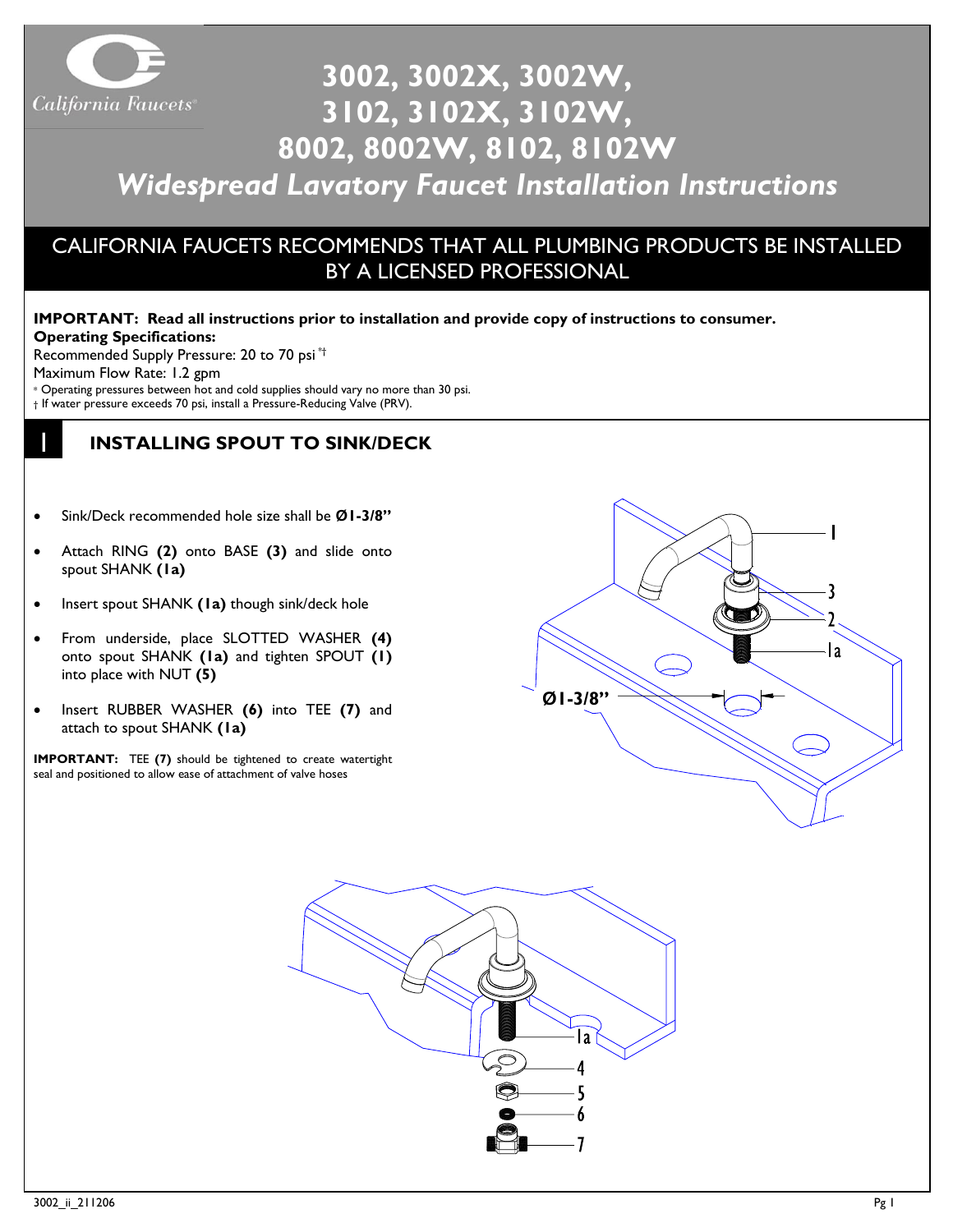## **INSTALLING VALVE**

2

- From underneath insert VALVE **(10)** though appropriate sink/deck hole
- **IMPORTANT:** VALVES **(10)** are labeled as follows: *BLUE* is **COLD** left turning (counter-clockwise) closed *RED* is **HOT** right-turning (clockwise) closed
- Position flange NUT **(9)**, WASHER **(8a),** & cup SPACER (**20**) so that VALVE **(10)** extends above sink/deck surface according to table below
- Secure VALVE (**10**) with Inverted NUT (**21**) and WASHER (**8b**)
- Attach RING **(2)** onto ESCUTCHEON **(11)**
- Place ESCUTCHEON **(11)** onto VALVE **(10)** and secure to sink/deck surface

| <b>Series</b> |              |
|---------------|--------------|
| 30/31         | $1 - 3/4"$   |
| 30X/31X       | I-3/4"       |
| 30W/31W       | $1 - 5/8"$   |
| 80/81         | $1 - 9/16"$  |
| 80W/81W       | $1 - 11/16"$ |



### **INSTALLING HANDLE**

3

- Loosen SETSCREW **(12c)** from HANDLE **(12a or 12b)**
- Slide HANDLE **(12)** down onto and engage valve STEM **(10a)**
- Allow a minimum gap (1/32") between HANDLE **(12)** and ESCUTCHEON **(11),** tighten SETSCREW **(12c)**

**IMPORTANT:** To obtain proper alignment it may be necessary to rotate VALVE **(10)** so that HANLDE **(12)** is aligned to desired orientation

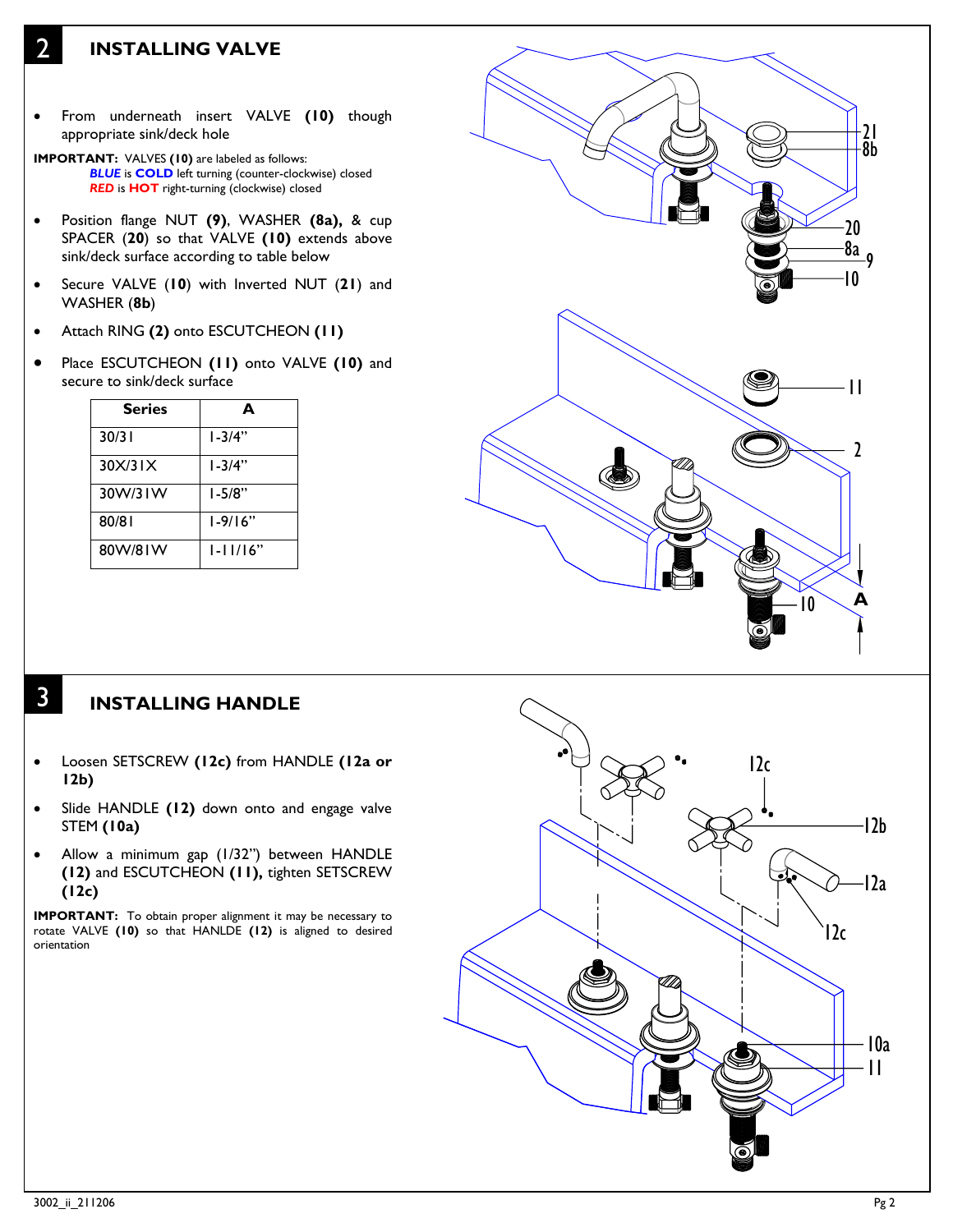### **INSTALLING VALVE HOSES**

- Attach small hose NUT **(13a)** to spout TEE **(7a)**
- Attach large hose NUT **(13b)** to valve side OUTLET **(10b)**
- Repeat on other side valve

4

5



## **INSTALLING DRAIN**

• Slide white foam WASHER **(14)** up under flange of BODY **(15)**

- or -

- Apply thin film of Silicon® sealant (or equivalent -DO NOT use petroleum-based sealant as this WILL void finish warranty) to underside of flange on BODY **(15)**
- Insert BODY **(15)** down through sink drain hole
- From underside, slide MACH-WASHER **(16)** and FRICTION-WASHER **(16a)** up onto BODY **(15)**
- Secure BODY **(15)** into place with flange NUT **(17)**
- Apply Teflon® tape **(19)** (not supplied) to threaded portion of TAILPIECE **(18)** & tighten onto BODY **(15)**